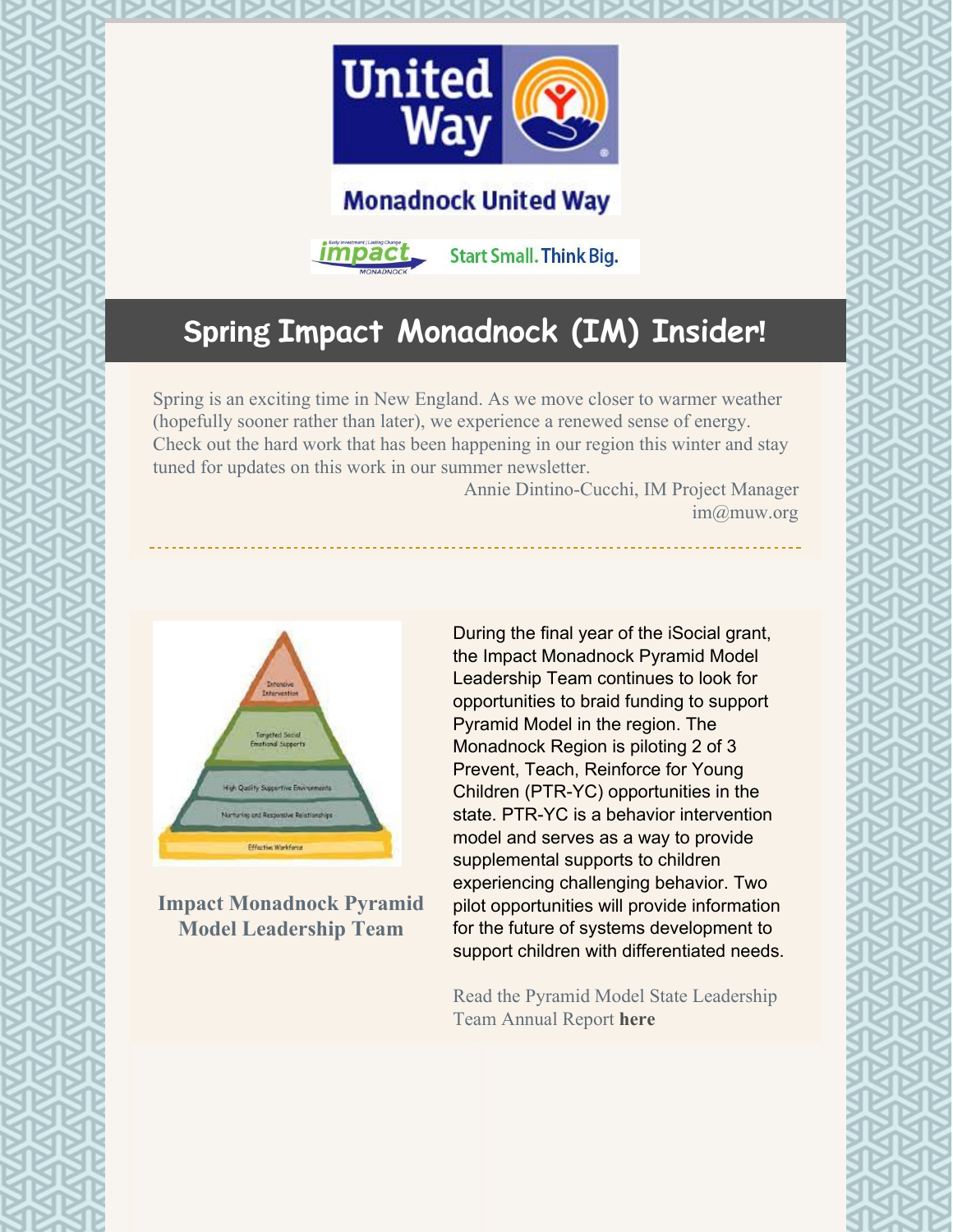

#### **ACERT in Hinsdale**

The Hinsdale Police Department and Hinsdale schools are working together to explore and make a plan to implement an Adverse Childhood Experiences Response Team (ACERT) program in Hinsdale. Read more about ACERT programs **[here.](https://www.amoskeaghealth.org/adverse-childhood-experiences-response-team-acert/)**



### **Collaboration through Coaching**

As the lead agency for Region 1, Impact Monadnock received funding through the Preschool Development Grant for a regional implementation project. This funding is being used to build Practice-Based Coaching capacity in Region 1, which includes the Monadnock Region, Greater Sullivan County and the Upper Valley. Participating programs from the Monadnock Region include: Rise for Baby and Family, Antioch University, Winchester Learning Center, Monadnock Early Learning Center, Fall Mountain Regional School District and the Child Development Center at Keene State College. Coaches will support the beginning or increase of implementation of promising practices.

#### **Food & Gardens for a Resilient Monadnock Website**

Did you know the Monadnock Region has its own website brimming with gardening resources? From how to seed start to putting the garden to bed and, of course, EVERYTHING in between! Are you a want-to-be gardener and don't know where to begin? **This is your [information](https://sites.google.com/view/foodgardensmonadnock/home) source.** Are you a novice gardener and would like to check out new blogs from expert gardeners? **This is your [information](https://sites.google.com/view/foodgardensmonadnock/home) source.** Check it out now! **Share with [others!](https://sites.google.com/view/foodgardensmonadnock/home)**



Not getting the quarterly newsletters? Sign up **[here](https://lp.constantcontactpages.com/su/yhGigtw/iminsider?source_id=bf2fd569-ff29-43c2-9c39-dff9a98d1124&source_type=em&c=)**

FOLLOW US